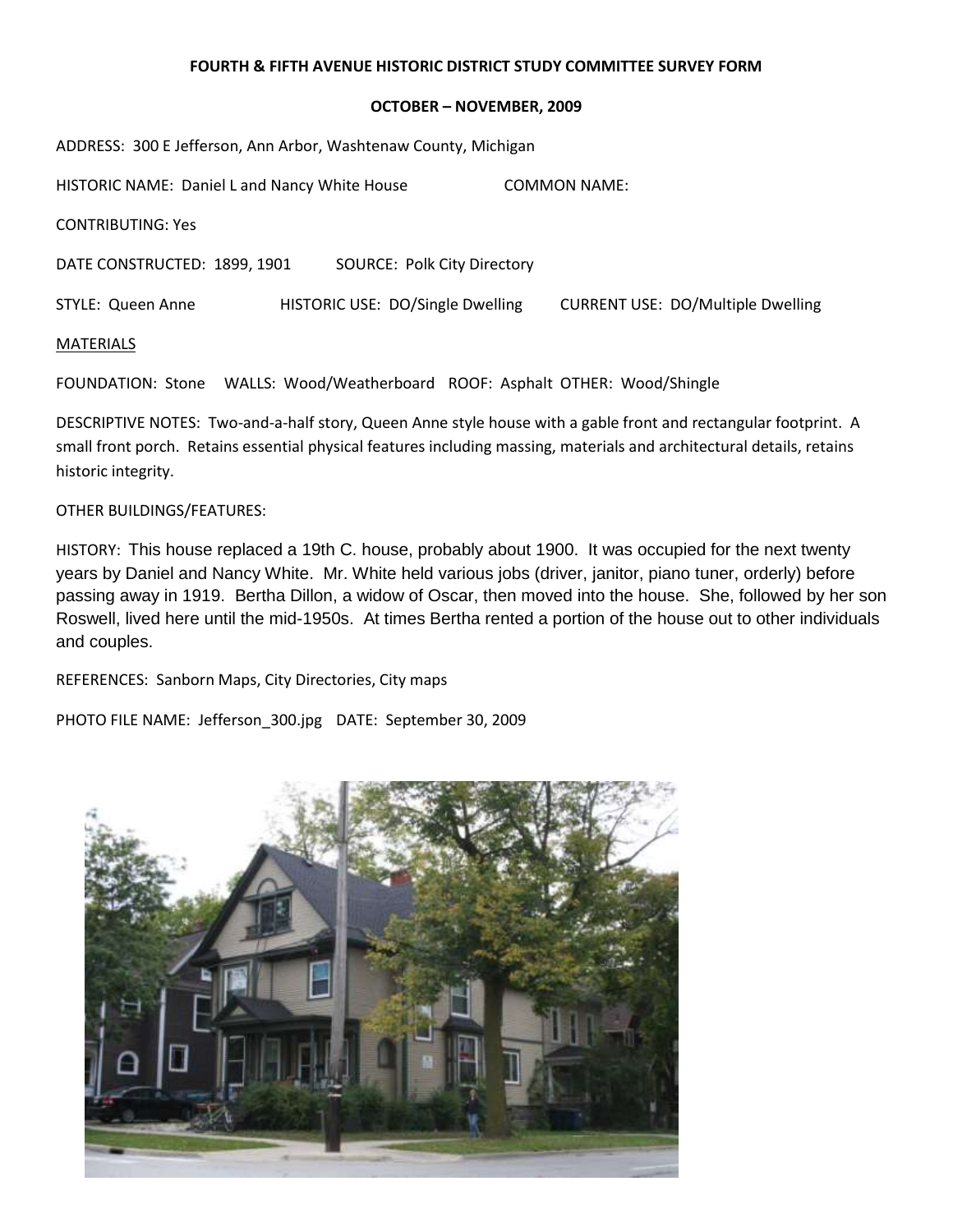#### **OCTOBER – NOVEMBER, 2009**

| ADDRESS: 120 Packard St, Ann Arbor, Washtenaw County, Michigan |                                         |                     |                                        |
|----------------------------------------------------------------|-----------------------------------------|---------------------|----------------------------------------|
| HISTORIC NAME: William W. Wines/Dean House                     |                                         | <b>COMMON NAME:</b> |                                        |
| <b>CONTRIBUTING: yes</b>                                       |                                         |                     |                                        |
| DATE CONSTRUCTED: 1848                                         | SOURCE: Historic Buildings of Ann Arbor |                     |                                        |
| STYLE: Greek Revival/Italianate                                | HISTORIC USE: DO/Single dwelling        |                     | <b>CURRENT USE: DO/Single dwelling</b> |
| <b>MATERIALS</b>                                               |                                         |                     |                                        |

FOUNDATION: Stone WALLS: Wood/Weatherboard ROOF: Asphalt OTHER:

DESCRIPTIVE NOTES: Two-story, side gable with central entrance and Italianate porch and decorative fascia. Retains essential physical features including massing, materials, architectural details and retains historic integrity.

OTHER BUILDINGS/FEATURES: One-car garage in rear, lilac bushes and trees in front contribute

HISTORY: Built for William Wines (possibly by his brother Daniel), operator of a lumber mill in Ypsilanti, and the founder of Wines and Worden clothing business. In the 1870s the house was sold to Nelson Strong, another Ann Arbor pioneer who sold it to his son-in-law Sedgewick Dean, a grocer. Dean's daughter Elizabeth created the Elizabeth Dean Fund in her will for care of the city's trees. After World War I the house was owned by Reverent E.C. Stelhorn, a Lutheran minister.

REFERENCES: Historic Buildings of Ann Arbor

PHOTO FILE NAME: Packard\_120\_1.jpg DATE: September 30, 2009

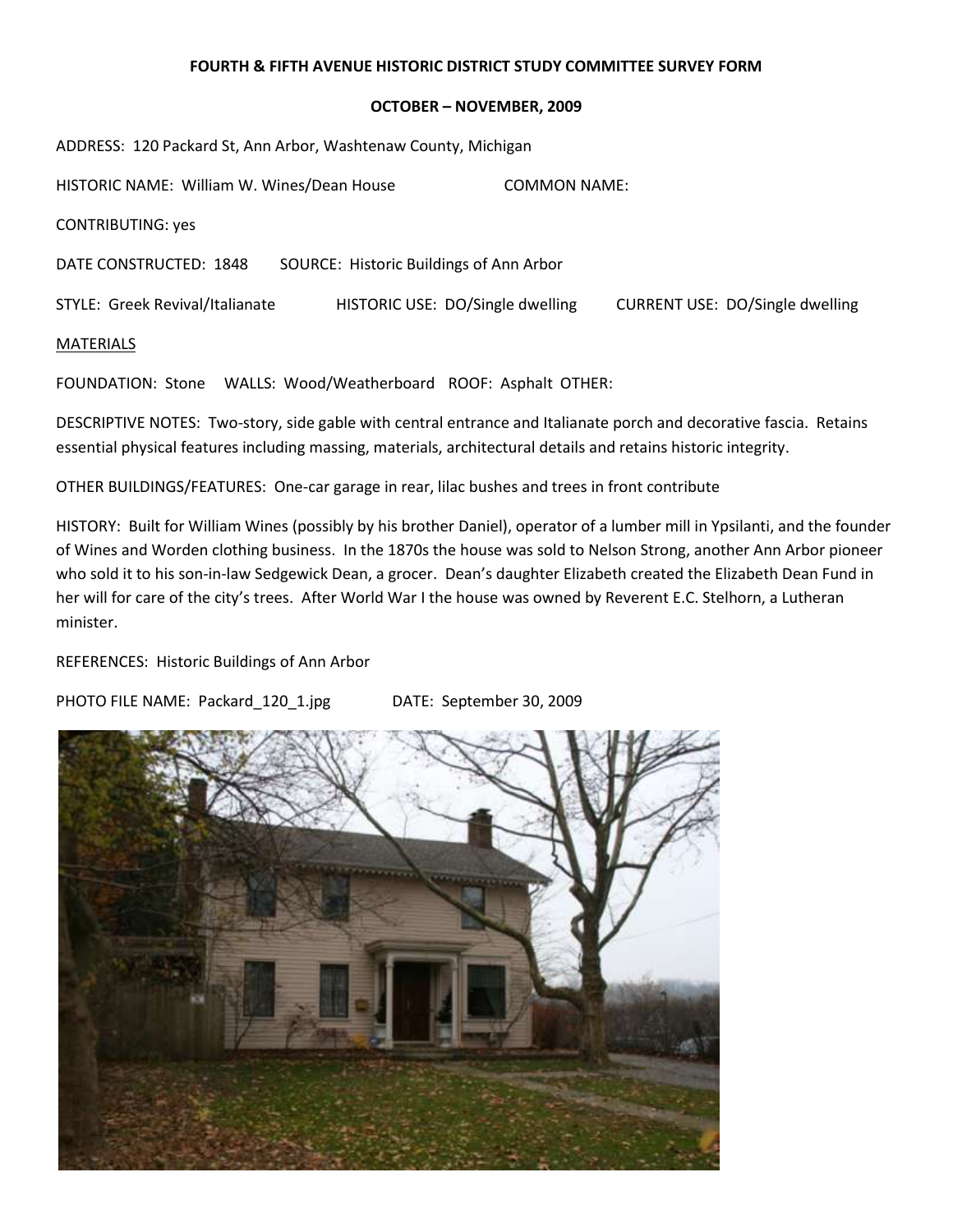### **OCTOBER – NOVEMBER, 2009**

ADDRESS: 126 Packard St, Ann Arbor, Washtenaw County, Michigan

HISTORIC NAME: Dr Samuel A. Jones House COMMON NAME:

CONTRIBUTING: yes

DATE CONSTRUCTED: 1880s (by 1886) SOURCE: Bird's Eye Aerial Maps of Ann Arbor (1880, 1890), Polk City Directories (1883, 1886)

STYLE: Queen Anne HISTORIC USE: DO/Single dwelling CURRENT USE: DO/Multiple dwelling

#### **MATERIALS**

FOUNDATION: Stone WALLS: Wood/Weatherboard ROOF: Asphalt OTHER:

DESCRIPTIVE NOTES: Two-story Upright and Wing house, with two-story rear wing that has a cross gable and clipped gable roof. Decorative window trim around selected windows, Queen Anne-style side porch, Colonial revival front porch (which doubled in size from original porch footprint between 1908 and 1916, during the period of significance). Retains essential physical features including historic massing, materials and architectural features. Retains historic integrity.

# OTHER BUILDINGS/FEATURES:

HISTORY: Former location of home of Daniel Wines, local 19th C builder. Portions of the house, such as part of the foundation, may be of the original house. Wines had a double family and his son and daughter-in-law also lived here. Physician Dr. Samuel A. Jones and his wife Maria lived here from 1886 to the late 1920s. Dr. Jones was the dean of the Homeopathic Medical Department at UM and maintained an office on East Huron St and then at 102 S. Main Street. He could be reached by telephone as early as 1894. Later owners included a Gordon (Marjorie) Brindle, clothes cleaner; Maude Bowen, a nurse: and Alf (Vestella) Wint, a tool manufacturer.

REFERENCES: Bird's Eye and plat maps of Ann Arbor (1866, 1870, 1880, 1890); selected Polk city directories of Ann Arbor (1883 to 1951), "Romance Clings to Houses Here" (5/19/1936); "Ann Arbor History – Old Homes (No. 27)"

PHOTO FILE NAME: Packard\_126\_1.jpg DATE: September 30, 2009

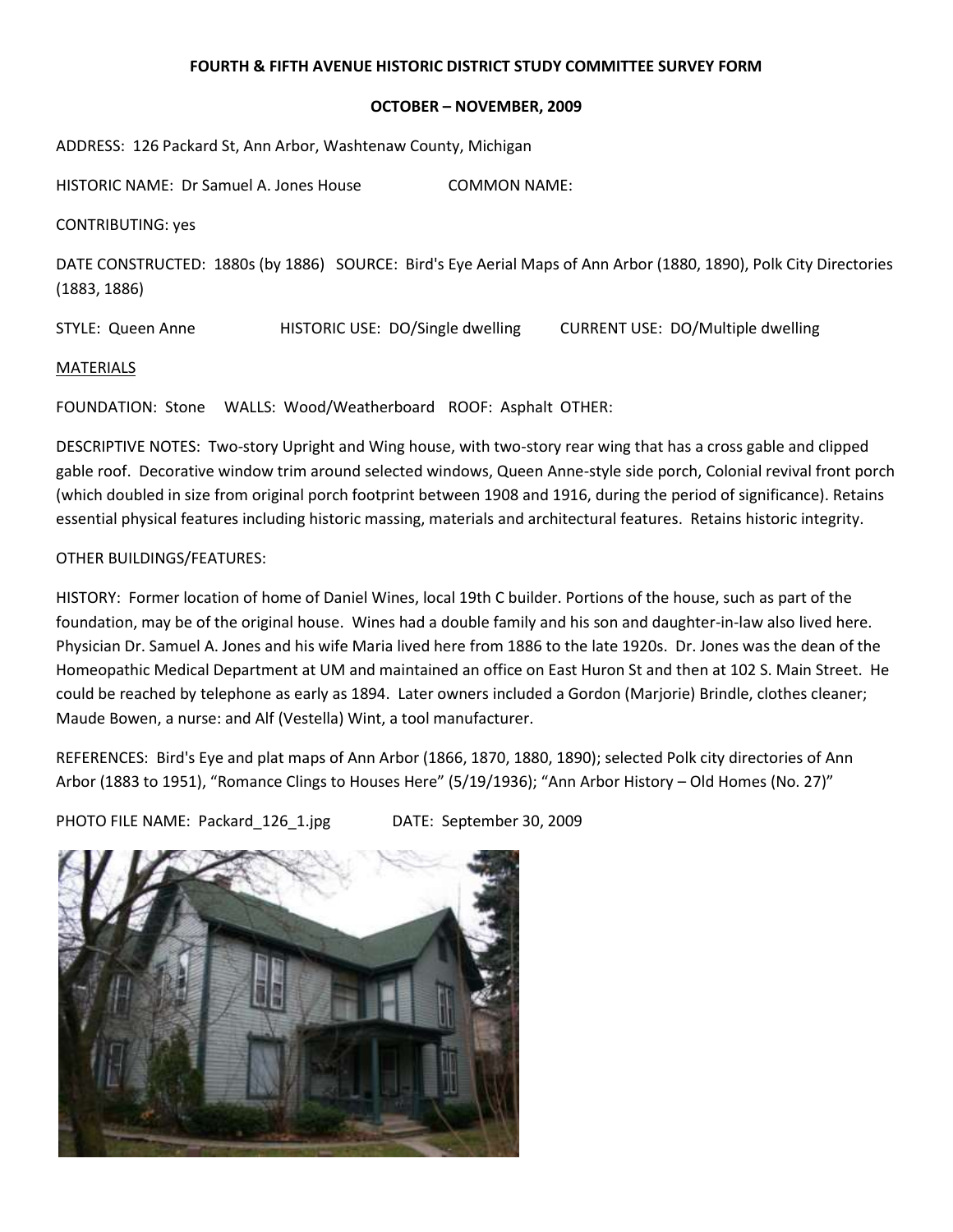### **OCTOBER – NOVEMBER, 2009**

| ADDRESS: 200 Packard St, Ann Arbor, Washtenaw County, Michigan |              |                                  |                                          |  |  |
|----------------------------------------------------------------|--------------|----------------------------------|------------------------------------------|--|--|
| <b>HISTORIC NAME: Edward Briggs House</b>                      |              | <b>COMMON NAME:</b>              |                                          |  |  |
| <b>CONTRIBUTING: yes</b>                                       |              |                                  |                                          |  |  |
| DATE CONSTRUCTED: c. 1905 SOURCE: City Directory               |              |                                  |                                          |  |  |
| STYLE: Queen Anne                                              |              | HISTORIC USE: DO/Single dwelling | <b>CURRENT USE: DO/Multiple dwelling</b> |  |  |
| <b>MATERIALS</b>                                               |              |                                  |                                          |  |  |
| <b>FOUNDATION: Concrete</b>                                    | WALLS: Vinyl | ROOF: Asphalt OTHER:             |                                          |  |  |

DESCRIPTIVE NOTES: Two-and-a-half-story gable front with side bays. The house is Queen Anne with Colonial Revival details. Despite the installation of vinyl siding and roof over side basment entrance, the house retains its essential physical features such as massing, stone porch, windows and retains historic integrity.

## OTHER BUILDINGS/FEATURES:

HISTORY: The first mention in the City Directory is Jacob Wahl**,** a carpenter (formerly from around the corner on S. Fourth Ave) in 1905. Mrs. Wahl is still here in 1920, by 1930 it was vacant and in 1940 a Mrs. Bridge was here. However, there are listings in 1868 and 1875 for Edward Briggs and son, laborers, SE corner Packard and Fourth.

# REFERENCES: City Directories

PHOTO FILE NAME: Packard 200 1.jpg DATE: September 30, 2009

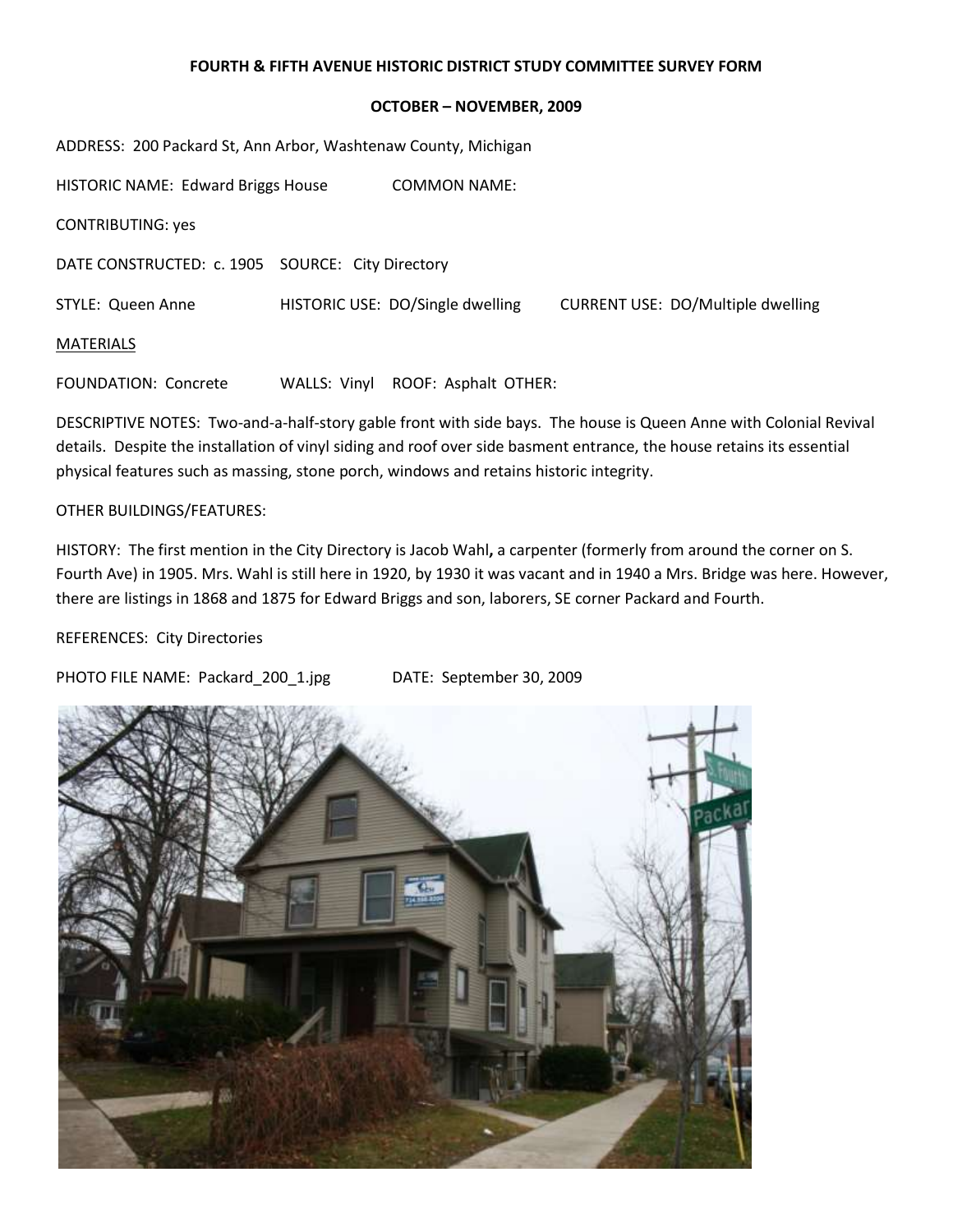#### **OCTOBER – NOVEMBER, 2009**

ADDRESS: 209 Packard Street, Ann Arbor, Washtenaw County, Michigan

HISTORIC NAME: COMMON NAME:

CONTRIBUTING: Yes

DATE CONSTRUCTED: c. 1910 SOURCE: 1908 & 1918 Sanborn Maps

STYLE: Prairie Style HISTORIC USE: DO/Single Dwelling CURRENT USE: DO/Single Dwelling

MATERIALS

FOUNDATION: Concrete WALLS: Stucco ROOF: Asphalt OTHER: Wood/Shingle

DESCRIPTIVE NOTES: Two-story hip roof stucco and shingle sided house with a side porch and entrance. The house retains its essential physical features including massing, materials and architectural details and retains historic integrity.

OTHER BUILDINGS/FEATURES:

HISTORY: The owner states the house was built on a foundation for a carriage house sometime around 1910.

REFERENCES: Directories, 1890 Panoramic Map

PHOTO FILE NAME: Packard\_209.jpg DATE: September 30, 2009

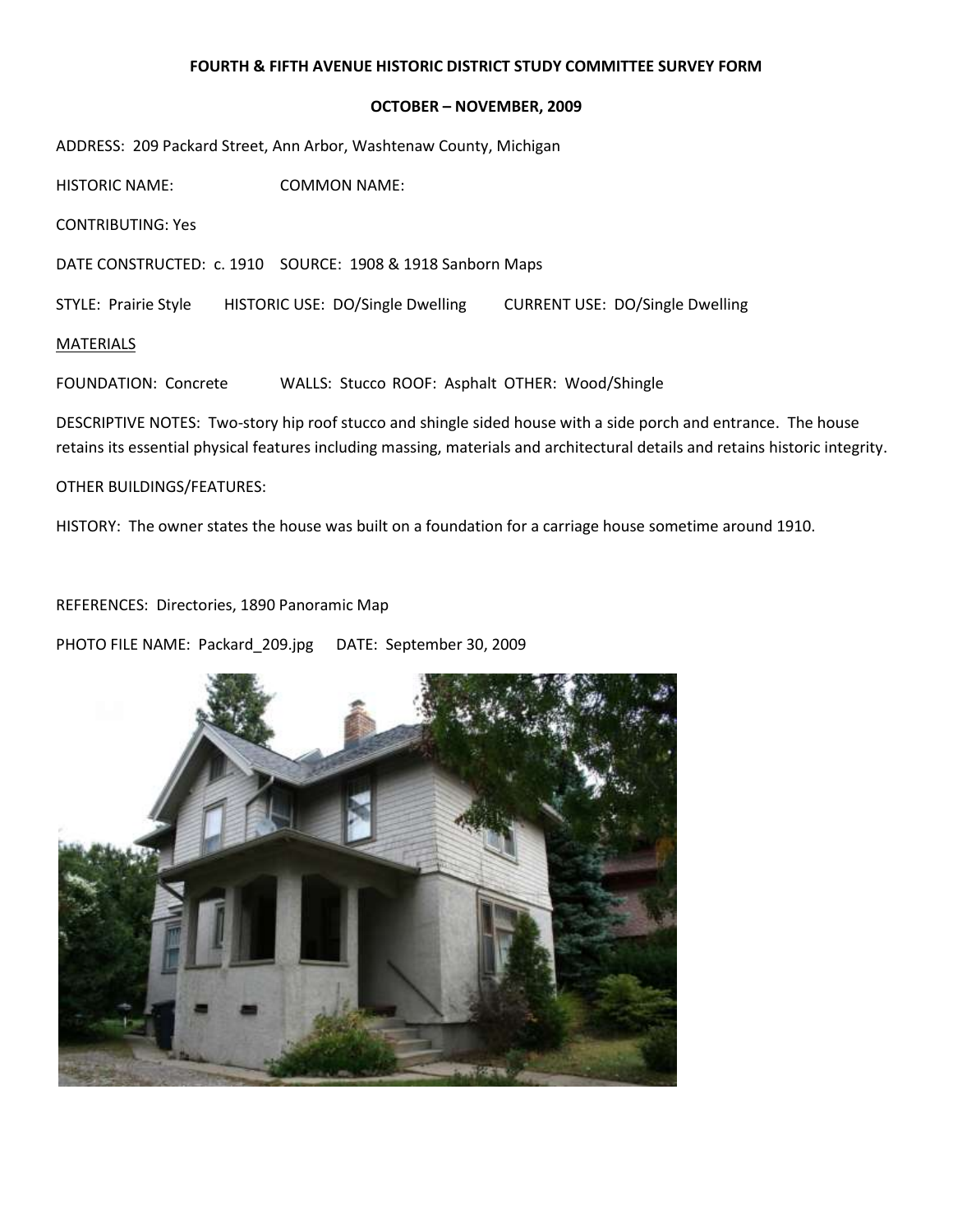### **OCTOBER – NOVEMBER, 2009**

ADDRESS: 214 Packard St, Ann Arbor, Washtenaw County, Michigan

HISTORIC NAME: Charles Wagner House COMMON NAME: CONTRIBUTING: yes DATE CONSTRUCTED: c. 1883 SOURCE: City Directory STYLE: Queen Anne HISTORIC USE: DO/Single dwelling CURRENT USE: DO/Multiple dwelling MATERIALS

FOUNDATION: Stone WALLS: Wood/Weatherboard ROOF: Asphalt OTHER:

DESCRIPTIVE NOTES: Two-and-a-half story cross-gable with fanlight in gable. Retains essential physical features including massing, materials, architectural details and retains historic integrity.

OTHER BUILDINGS/FEATURES: Tree in front yard adjacent to the house contributes.

HISTORY: This seems to have been built around 1883 as the home of Charles Wagner, a cutter (probably tailor). In the 1870s Charles was boarding with William Wagner at 106 Packard, a well known merchant tailor and AA pioneer. By the 1880s he may be been able to build his own home and by the 1890s Charles was also dealing in bicycles. In 1898 his name is in BOLD with his wife Carrie and associated with Wagner and Co. tailors).

REFERENCES: City Directories

PHOTO FILE NAME: Packard 214 1.jpg DATE: September 30, 2009

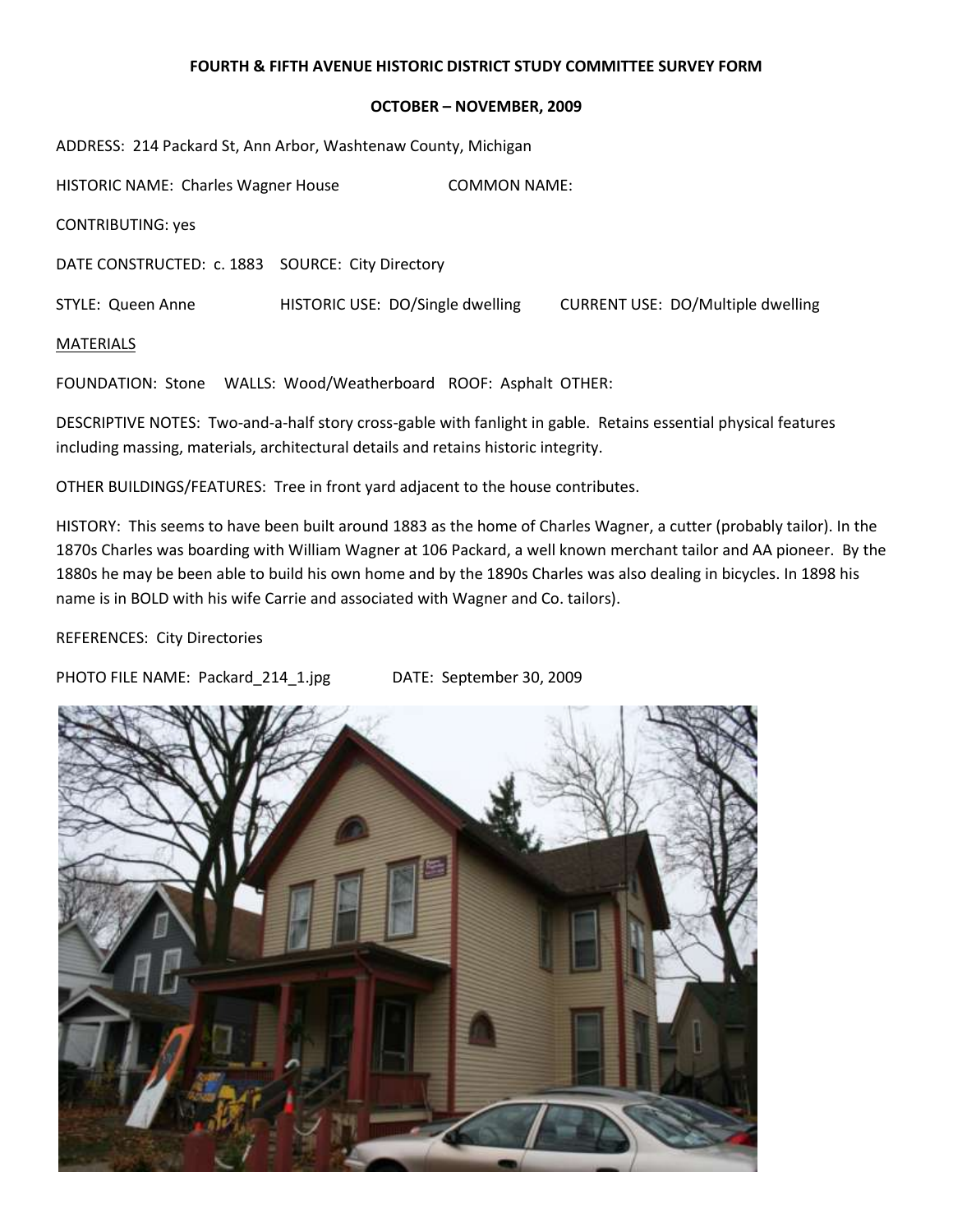### **OCTOBER – NOVEMBER, 2009**

ADDRESS: 215 Packard Street, Ann Arbor, Washtenaw County, Michigan

HISTORIC NAME: Catherine Mogk House COMMON NAME:

CONTRIBUTING: Yes

DATE CONSTRUCTED: 1880-1883 SOURCE: 1880 Panoramic Map, deed Liber 107, p. 415 James A. Chapin + Wife sells to Catherine Mogk in 1883 for \$1950.

STYLE: Arts and Crafts Style HISTORIC USE: DO/Single Dwelling CURRENT USE: CT/Office

**MATERIALS** 

FOUNDATION: Brick WALLS: Brick ROOF: Asphalt OTHER: Abestos

DESCRIPTIVE NOTES: Two-and-a-half story gable front house with brick first story and sided second story. House has a late 1800s form with Arts and Crafts detailing, and a modern side entrance addition. The Arts and Crafts alteration was done during the period of significance. Despite the artificial siding and non-contributing front entrance the house retains essential physical features including materials, massing, architectural details and retains historic integrity.

OTHER BUILDINGS/FEATURES: 1 1/2-story gambrel roof barn with 1-story gable garage addition in rear, evergreen in front yard contributes

HISTORY: A house of identical shape appears on the 1890 Panoramic Map, including a side entry, which it still has today. This house was built between 1880 and 1883 by James A. Chapin, who soon sold to Catherine Mogk. The house appears to have been extensively remodeled circa 1910, into the house that is there today.

REFERENCES: directories, 1880 and 1890 Panoramic Map, deed Liber 107, p. 415

PHOTO FILE NAME: Packard\_215.jpg; Packard\_215\_2.jpg DATE: September 30, 2009

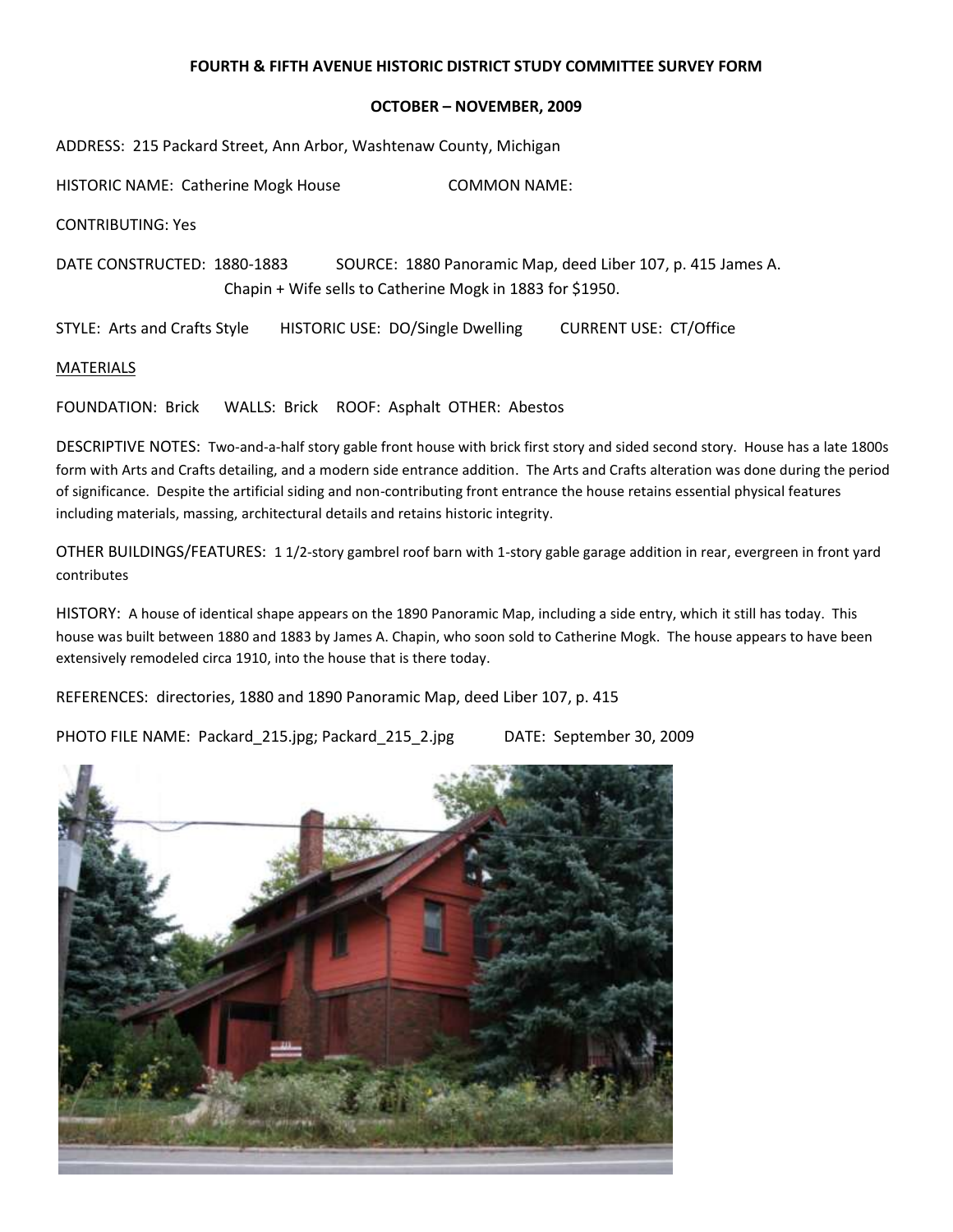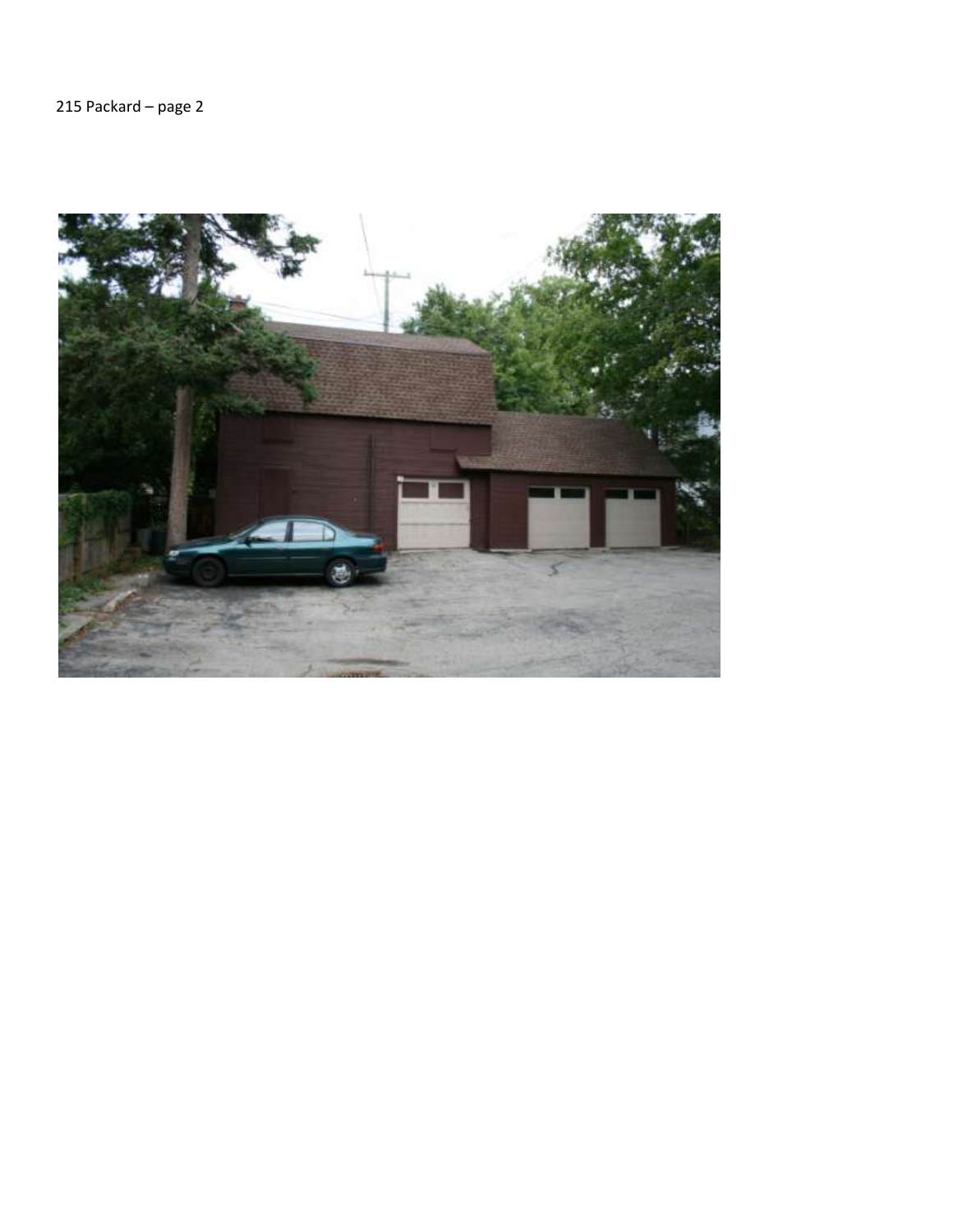### **OCTOBER – NOVEMBER, 2009**

ADDRESS: 216 Packard St, Ann Arbor, Washtenaw County, Michigan

HISTORIC NAME: Griffith Cossar House COMMON NAME:

CONTRIBUTING: yes

DATE CONSTRUCTED: 1918 SOURCE: City Directory

STYLE: Arts and Crafts Style HISTORIC USE: DO/Single dwelling CURRENT USE: DO/Multiple dwelling

MATERIALS

FOUNDATION: Concrete WALLS: Wood/Shingle ROOF: Asphalt OTHER:

DESCRIPTIVE NOTES: Two-and-a-half gable front with gable front porch supported by tapered Doric piers. Retains essential physical features including massing, materials and architectural details, retains historic integrity.

OTHER BUILDINGS/FEATURES:

HISTORY: Built in 1918 for Griffith Cossar, a clerk at Goodyear's. It's a classic bungalow. By 1930 Mrs. Fuller is here and by 1940 a Mrs. Pierce.

REFERENCES: City Directories

PHOTO FILE NAME: Packard\_216\_1.jpg DATE: September 30, 2009

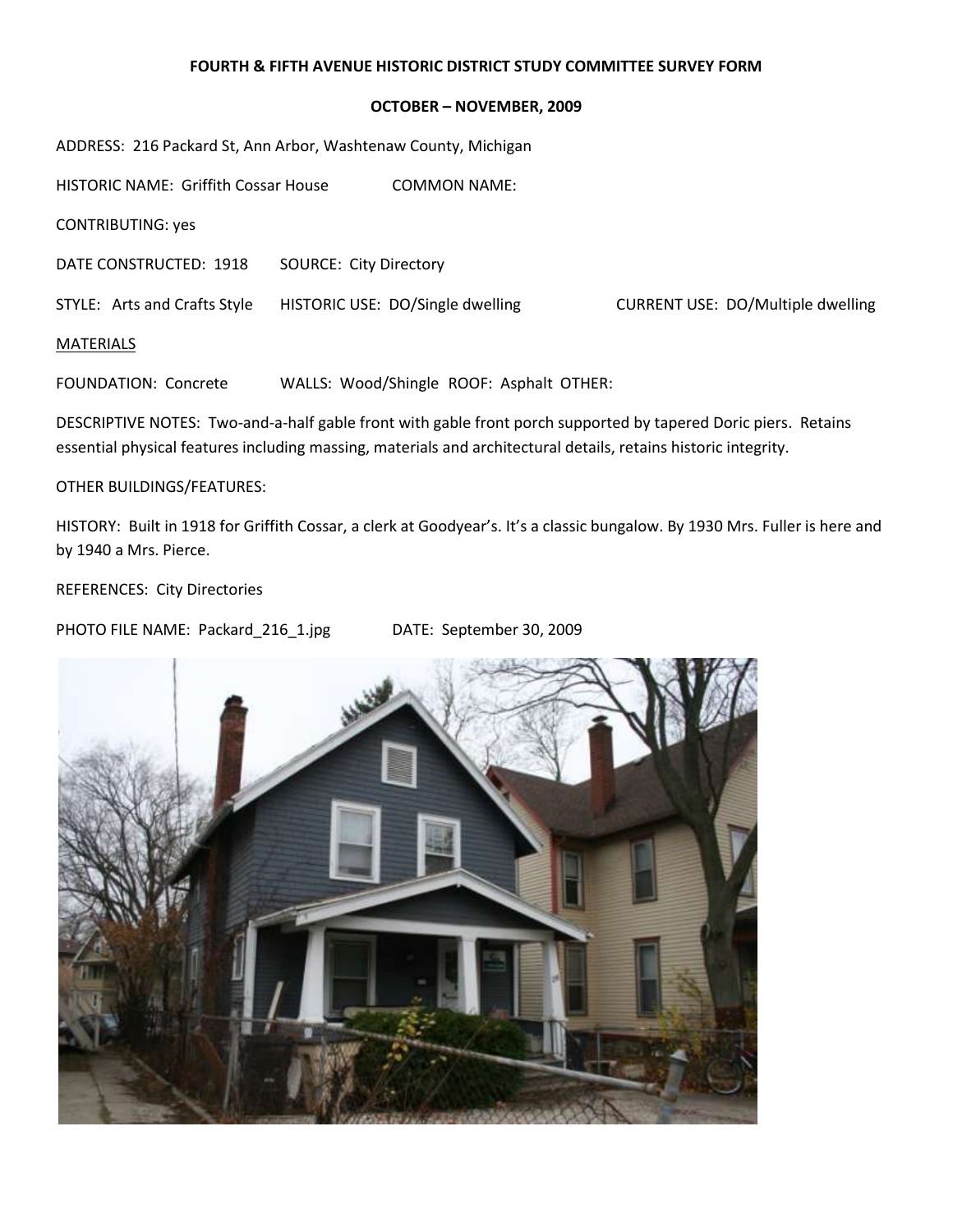#### **OCTOBER – NOVEMBER, 2009**

ADDRESS: 219 Packard Street, Ann Arbor, Washtenaw County, Michigan

HISTORIC NAME: Cole House (1894) COMMON NAME: CONTRIBUTING: Yes DATE CONSTRUCTED: 1853-1866 SOURCE: 1853 Map and 1866 Panoramic Map STYLE: Greek Revival HISTORIC USE: DO/Single Dwelling CURRENT USE: DO/Multiple Dwelling MATERIALS

FOUNDATION: Stone WALLS: Vinyl ROOF: Asphalt OTHER:

DESCRIPTIVE NOTES: Two-story gable front house with a full-width, shed roof front porch with square pillars. There is a shorter cross-gable section in the rear that is probably older than the front. The front addition is historic and despite the installation of artificail siding and replacement windows the house retains its essential physical features including massing and location and retains historic integrity.

#### OTHER BUILDINGS/FEATURES:

HISTORY: Built before 1866. The house had small pediments above the windows, which have since been removed. The earliest traceable resident Mr. Cole in 1894 (#13 Packard). In 1898 is Karl E. Gauss is listed. He appears to have been a renter, as there are no deeds in his name.

REFERENCES: 1853 and 1866 Maps. Directories

PHOTO FILE NAME: Packard\_219-21.jpg DATE: September 30, 2009

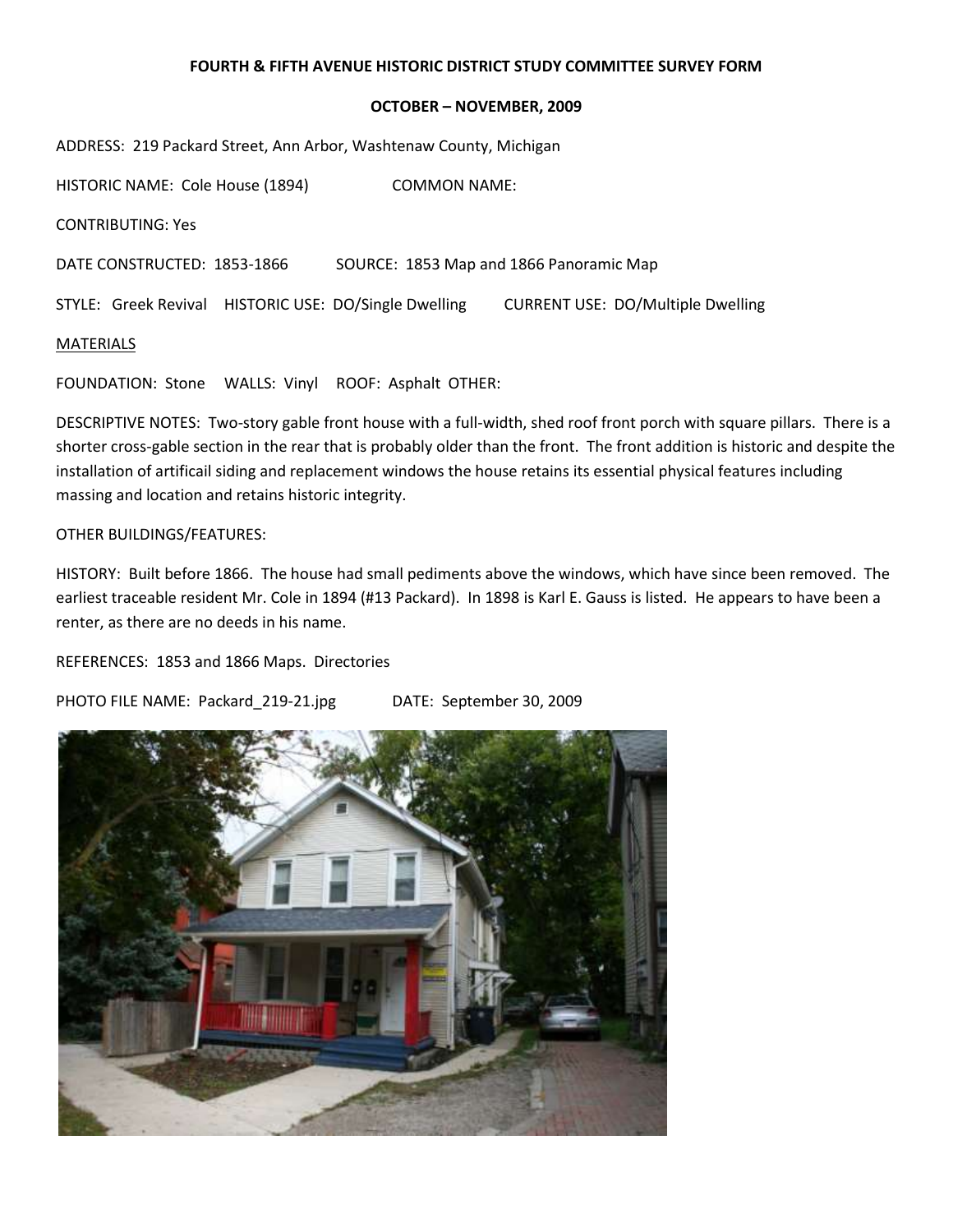### **OCTOBER – NOVEMBER, 2009**

ADDRESS: 220 Packard St, Ann Arbor, Washtenaw County, Michigan

HISTORIC NAME: Johnson House COMMON NAME: CONTRIBUTING: yes DATE CONSTRUCTED: c. 1860 SOURCE: City Directories STYLE: Gothic Revival HISTORIC USE: DO/Single dwelling CURRENT USE: DO/Multiple dwelling MATERIALS

FOUNDATION: Brick WALLS: Brick ROOF: Asphalt OTHER: Metal/Aluminum

DESCRIPTIVE NOTES: Two-story side gable with gable dormer in center. Front part of house is brick with later but historic aluminum clad additions at rear and a non-historic brick addition on the east side. Despite artificial siding and one non-historic addition the house retains essential physical features including massing, windows, architectural details and retains historic integrity.

# OTHER BUILDINGS/FEATURES:

HISTORY: This house is associated with the John G and Elias Johnson families from 1868-1898. The family had a clothing business in hats, caps and furs on Washington St. In 1872 John C. is listed as a Constable and in later entries he has no profession listed. In 1898 his widow, Jerusha Johnson, is residing here. By 1910 there is another listed named Smith and from 1930-1940 is it associated with Mrs. Rogers. This house seems to have had several additions and the original 1860s home may be in the rear.

REFERENCES: City Directories

PHOTO FILE NAME: Packard\_220\_1.jpg DATE: September 30, 2009

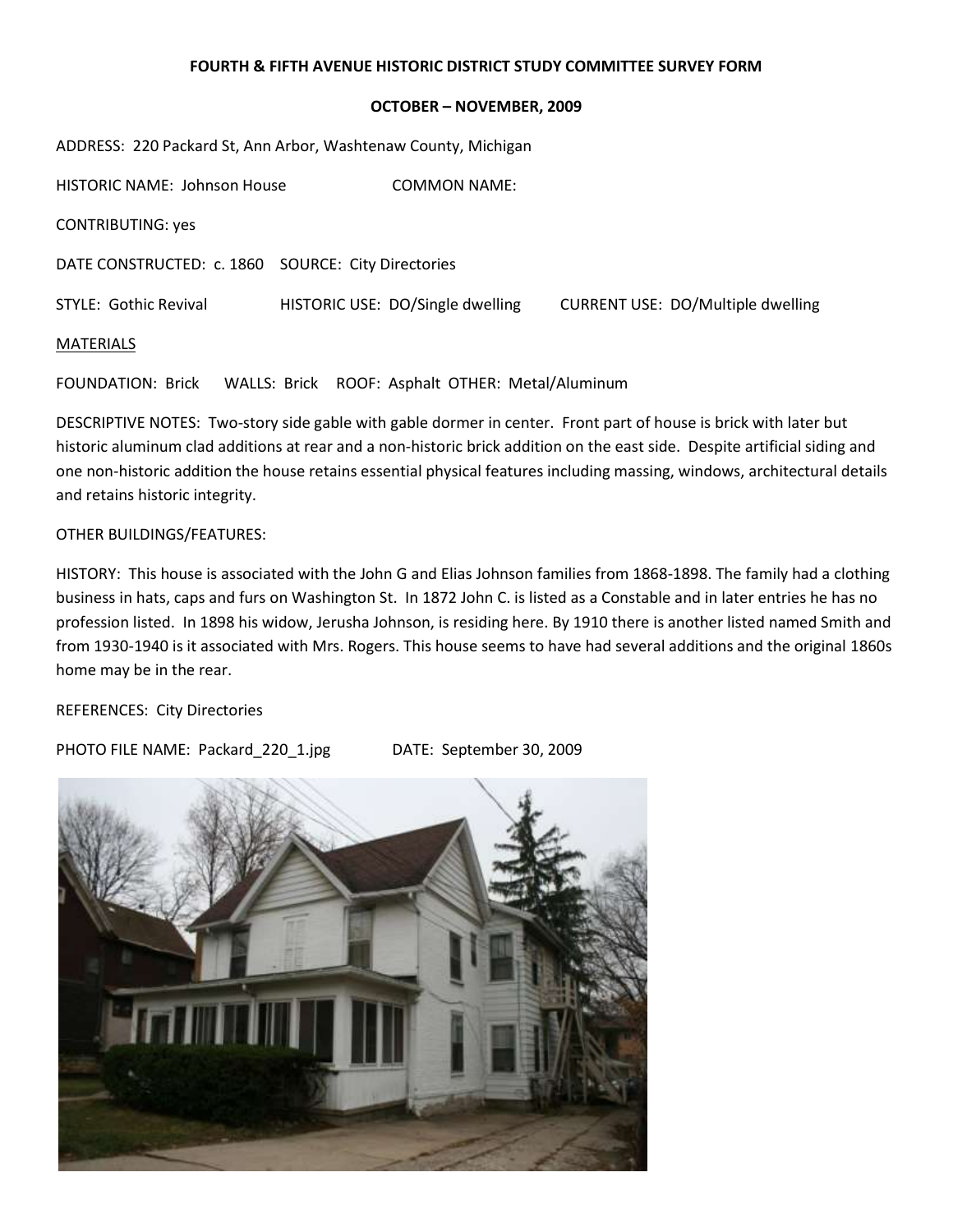## **OCTOBER – NOVEMBER, 2009**

| ADDRESS: 226 Packard St, Ann Arbor, Washtenaw County, Michigan |                                                 |                                          |  |  |  |
|----------------------------------------------------------------|-------------------------------------------------|------------------------------------------|--|--|--|
| HISTORIC NAME: unknown                                         | <b>COMMON NAME:</b>                             |                                          |  |  |  |
| <b>CONTRIBUTING: yes</b>                                       |                                                 |                                          |  |  |  |
| DATE CONSTRUCTED: moved c. 1905                                | SOURCE: Esther Kern letter, physical features   |                                          |  |  |  |
| STYLE: Arts and Crafts Style                                   | HISTORIC USE: DO/Single dwelling                | <b>CURRENT USE: DO/Multiple dwelling</b> |  |  |  |
| <b>MATERIALS</b>                                               |                                                 |                                          |  |  |  |
| <b>FOUNDATION: Concrete</b>                                    | WALLS: Stucco ROOF: Asphalt OTHER: Wood/Shingle |                                          |  |  |  |

DESCRIPTIVE NOTES: Two-story side gable with low shed roof dormer in roof. Front porch has Doric piers. House retains essential physical features including massing, materials, architectural details and retains historic integrity.

# OTHER BUILDINGS/FEATURES:

HISTORY: According to a letter from Esther Kern this house sat on the east side of the lot and was moved to this location about 1905 by Gustav Sodt when he constructed 228 Packard. Based on the materials and architectural details it appears the house was remodeled at the same time, which is within the period of significance and explains the massing which is indicative of an earlier house.

REFERENCES: Sanborn maps, City Directories, undated letter from Esther Kern to Mrs. Nickolas Kokkales

PHOTO FILE NAME: Packard 226 1.jpg DATE: September 30, 2009

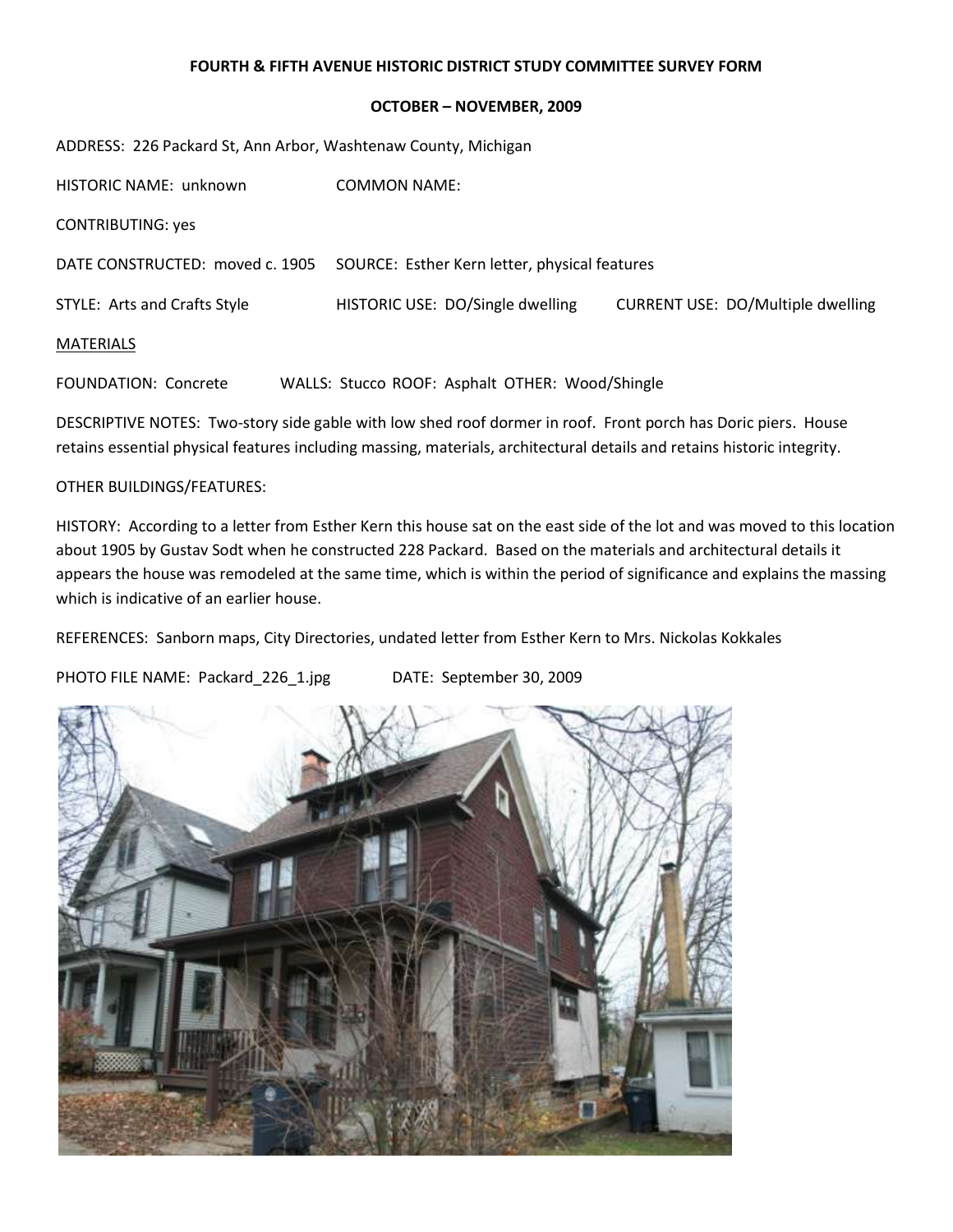#### **OCTOBER – NOVEMBER, 2009**

ADDRESS: 228 Packard St, Ann Arbor, Washtenaw County, Michigan

HISTORIC NAME: Gustav Sodt House COMMON NAME:

CONTRIBUTING: yes

DATE CONSTRUCTED: c. 1905 SOURCE: Letter from Esther Kern

STYLE: Colonial Revival **HISTORIC USE: DO/Single dwelling** CURRENT USE: DO/Single dwelling

#### MATERIALS

FOUNDATION: Concrete WALLS: Wood/Weatherboard ROOF: Asphalt OTHER:

DESCRIPTIVE NOTES: Two-story gable front, front porch has Doric columns

OTHER BUILDINGS/FEATURES:

HISTORY: In 1908-09 Gustov Sodt, letter carrier, lived in the house.

REFERENCES: City Directory, undated letter from Esther Kern to Mrs. Nickolas Kokkales

PHOTO FILE NAME: Packard\_228\_1.jpg DATE: September 30, 2009

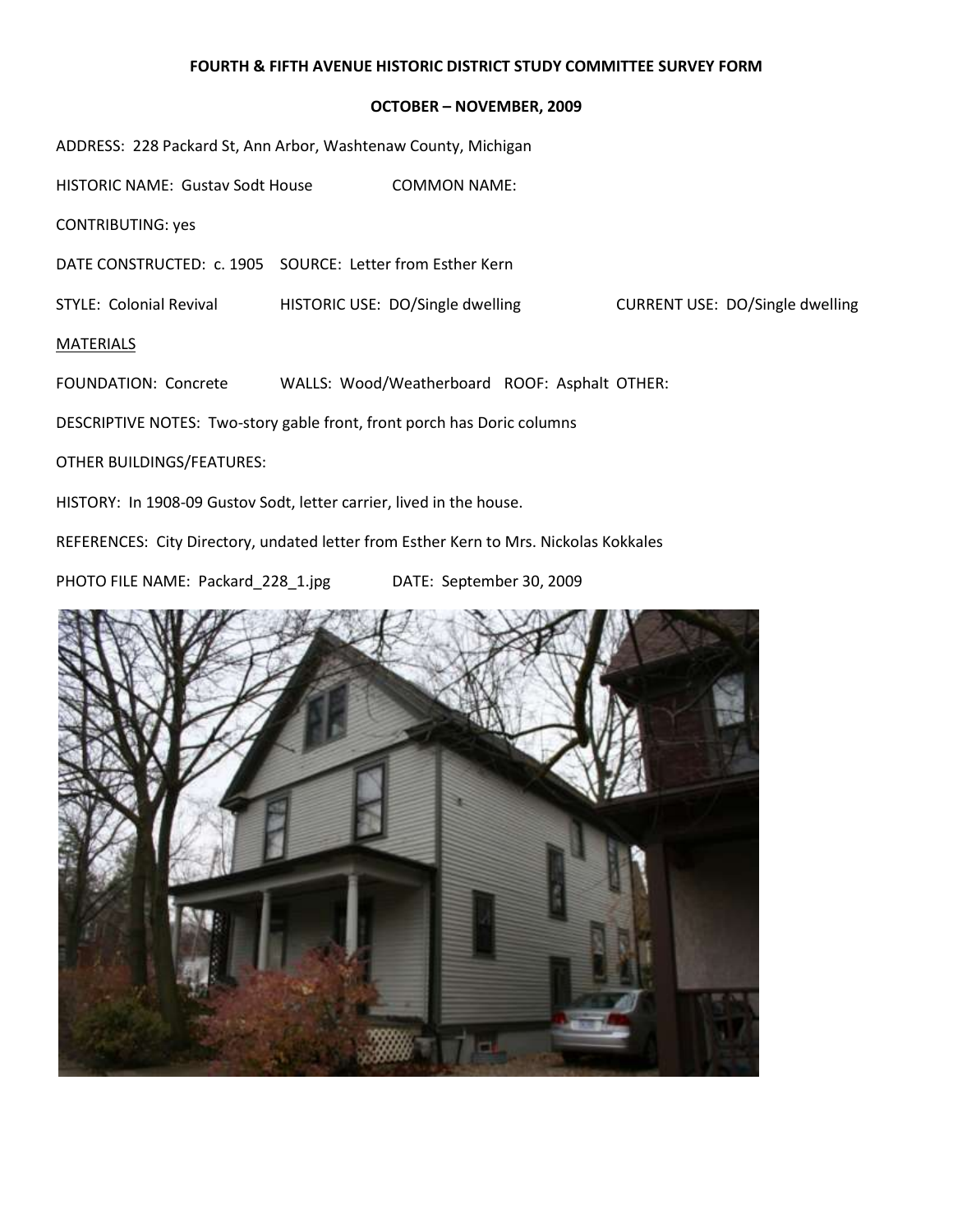#### **OCTOBER – NOVEMBER, 2009**

ADDRESS: 305 Packard Street, Ann Arbor, Washtenaw County, Michigan

HISTORIC NAME: Barker House COMMON NAME:

CONTRIBUTING: Yes

DATE CONSTRUCTED: 1915 SOURCE: Directory/1916 Sanborn Map

STYLE: Queen Anne HISTORIC USE: DO/Single Dwelling CURRENT USE: DO/Multiple Dwelling

### MATERIALS

FOUNDATION: Concrete WALLS: Wood/Weatherboard ROOF: Asphalt OTHER: Wood/Shingle

DESCRIPTIVE NOTES: One-and-a-half story gable front house with rectangular footprint. Clapboard siding at the first floor and shingles on upper floors. A small Colonial style front porch with modern railings. Retains essential physical features including massing, materials, architectural details and retains historic integrity.

#### OTHER BUILDINGS/FEATURES:

HISTORY: First residents were Allie R. Barker and James Barker in 1916. Listed as a rental in 1916.

REFERENCES: Sanborn maps, Directories

PHOTO FILE NAME: Packard\_305.jpg DATE: February 16, 2010

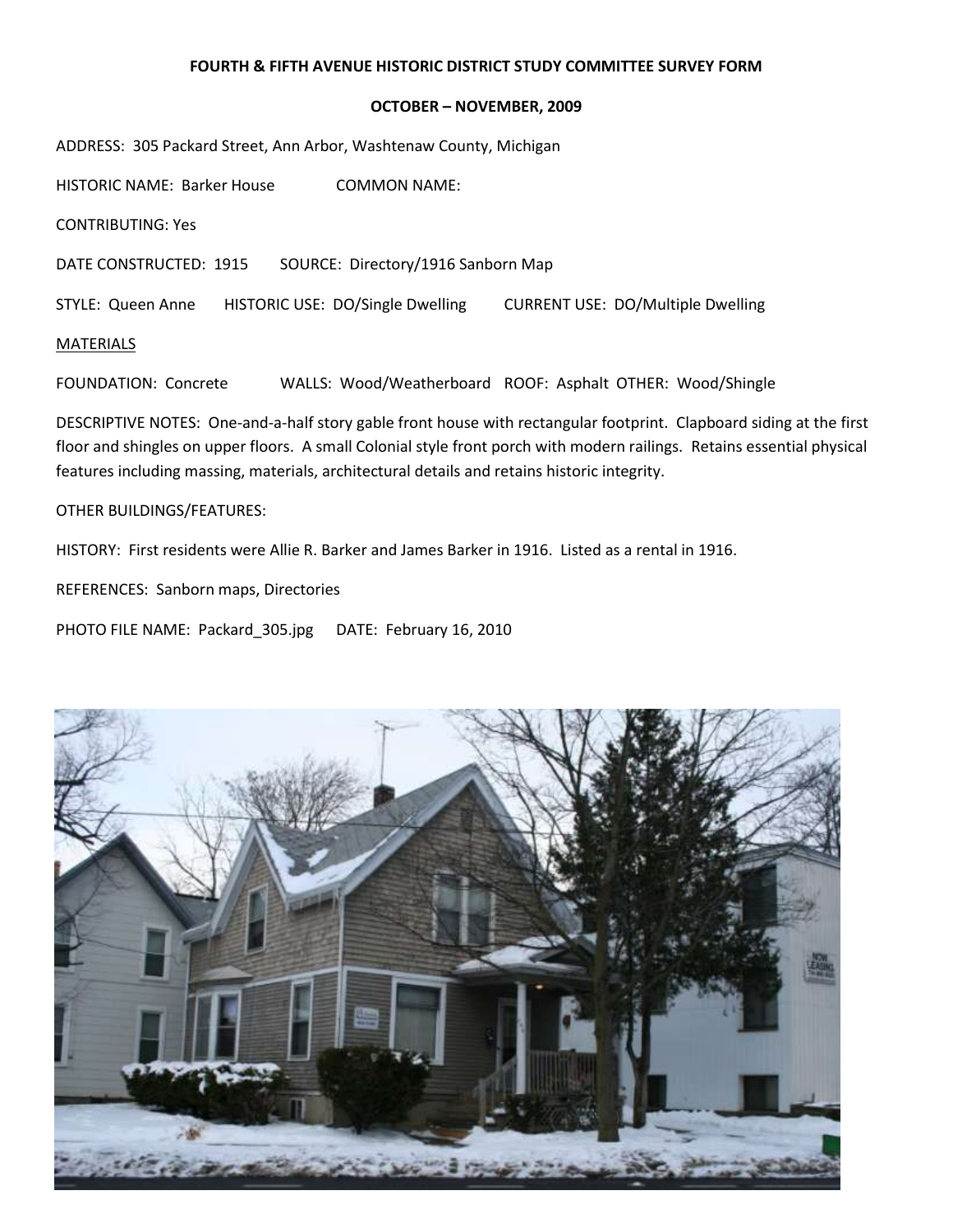#### **OCTOBER – NOVEMBER, 2009**

ADDRESS: 306-08 Packard St, Ann Arbor, Washtenaw County, Michigan

HISTORIC NAME: Reinhardt House COMMON NAME: CONTRIBUTING: yes DATE CONSTRUCTED: c. 1890 SOURCE: 1869 Map, 1880 Panoramic Map, 1908 Sanborn Map STYLE: Queen Anne HISTORIC USE: DO/Single dwelling CURRENT USE: DO/Multiple dwelling MATERIALS

FOUNDATION: Brick WALLS: Brick ROOF: Asphalt OTHER:

DESCRIPTIVE NOTES: Large, cross-gable, brick, apartment building with Queen Anne windows. House retains essential physical features including massing, materials, architectural details and retains historic integrity.

OTHER BUILDINGS/FEATURES: lilacs in NW corner and 1 tree in west yard contribute

HISTORY: A large building appears on this lot by 1869, which was possibly built between 1866 and 1869. It is not certain if this is the building that stands today, or if the 1860s building was replaced or significantly remodeled into the building at 306 Packard during the 1890s. There are similarities between the overall footprint of the building on the 1869 and 1880 maps and the building on the 1908 Sanborn Maps, though it appears to have been somewhat altered before 1908. It is shown as brick veneer on the Sanborn maps, indicating an 1890s construction date. Earliest known residents are John M. Reinhardt and Mary Lockland in 1868, the Reinhardt family is reported to have owned all the property at this corner. Mrs. Catharine Reinhardt widow of Falent is at the SE corner in 1879 and1883. In 1894 she is listed at 78 ½ S. Fourth as the widow of Valentine Reinhardt. However, the Reinhardts seem to have moved across the street to #19 or the NE corner by the 1880s. However, by 1894 #18 is associated with W.C. Reinhardt (in BOLD), selling boots and shoes and housing also Mrs. Anna Reinhardt (widow John M) and John A. Reinhardt, carpenter. A number of renters are listed at the house from 1899 through 1907, including Henry Mann and family. In 1908 William Bird, a fruit grower lived at the property.

REFERENCES: 1869 Map, 1880 Panoramic Map, 1908 Sanborn Maps, City Directories

PHOTO FILE NAME: Packard\_306\_1.jpg DATE: September 30, 2009